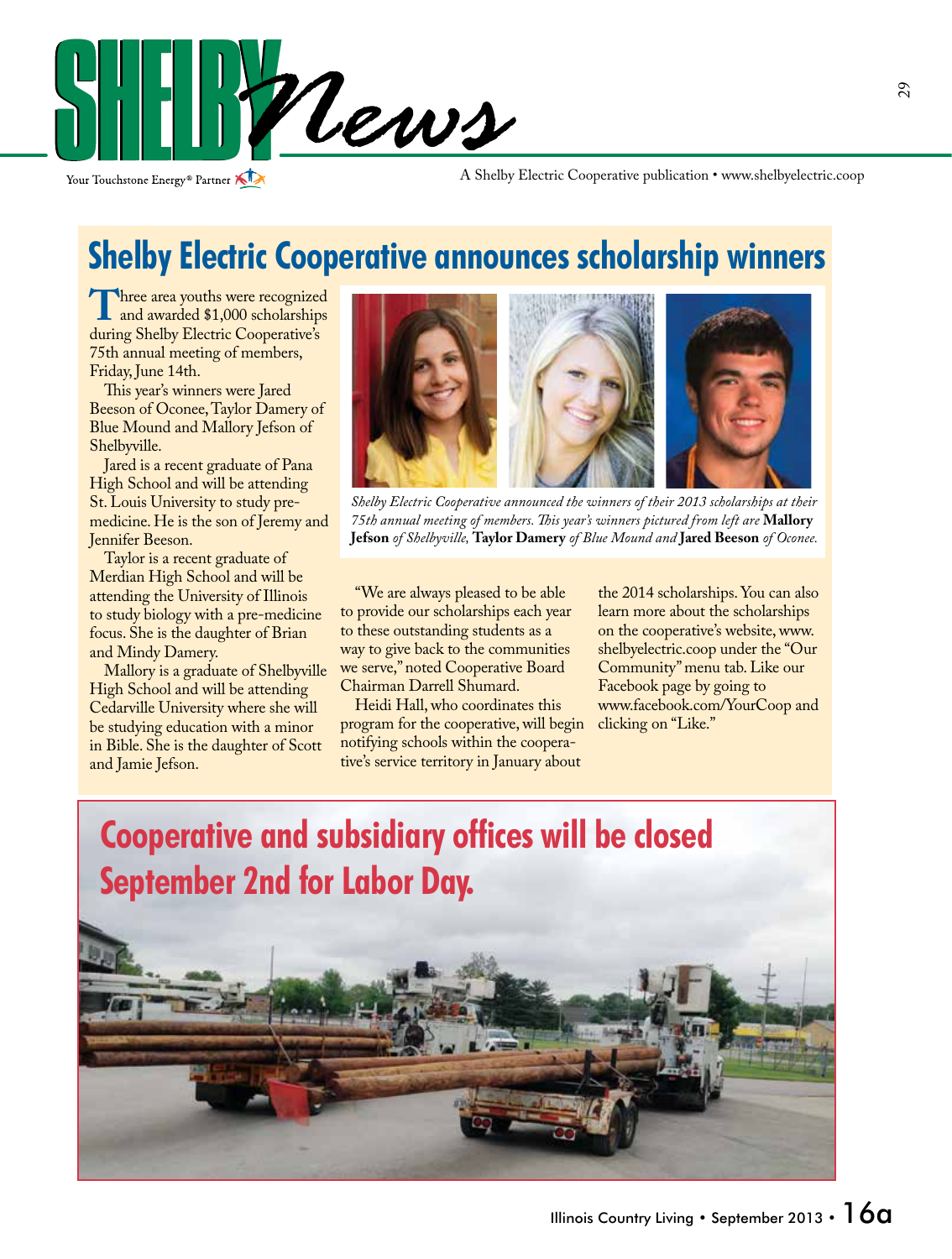## SHIPPLews

## **Two farm girls at heart**

#### *Saying Goodbye Saying Hello*



*Surrounded by some of her critters, Marla Eversole said goodbye to Shelby Electric Cooperative as member services representative at the end of June to go back to her roots as a farm girl. Pictured going clockwise from top, Happy, Marla, Hunter, Saint and Tim and Eric known as the "other Kids"*



*Heidi Hall pictured with her husband Jason, were married in the back yard of her parents farm. They wanted to pay tribute to Heidi's family's farming legacy. Heidi started as the new member services representative at Shelby Electric Cooperative July 29, 2013.*

**What is that old saying, "Once**<br>a farm girl, always a farm<br>girl"? Well that saying still rings girl"? Well, that saying still rings true for Marla Eversole and Heidi Hall. Steeped in many traditions, Marla and Heidi loved growing up on their family farms and even with their recent careers vested in the



P.O. BOX 560 Shelbyville, IL 62565 **Phone: 217-774-3986 Fax: 217-774-3330 www.shelbyelectric.coop twitter.com/YourCoop facebook.com/YourCoop**

**Office Hours:** 7:30 a.m. - 4:30 p.m.



electric cooperative families, both continued to keep their hands in the farming community. Both loved their roles in improving their cooperative's members' way of life and enhancing their cooperative's image with their work not only in the office but also within the communities in which they live.

**Regrettably,** we had to said goodbye to member service representative "farm girl" Marla Eversole at the end of June. Marla grew up on her parents' farm south of Tower Hill. Her parents were grain and beef cattle farmers. She helped with planting beans and the always fun, walking beans, which basically means walking the rows of beans with a hoe and cutting the weeds out. Of course there was the work with the cattle and showing them at fairs. She also did all kinds of odd jobs that are part of farming. Marla said she is thankful for those memories she had growing up on the family farm with beef cattle and the view of Williamsburg Hill just

to the east. By the same token, she is also thankful for the memories she had as member services representative for the cooperative.

 Marla came to Shelby Electric Cooperative (SEC) in 2006 and made an impact with the schools as she coordinated the "Youth Day", "Youth to Washington Tour" and SEC scholarships. Most notably, she helped to create a monthly column in the member newsletter called "Real Life Real Power" which later became her own column by adding a "Getting Real with Marla" subheading. She said she will miss being an energy detective for members trying to discover the causes of high electric use in their homes.

 Marla left the cooperative to return to her roots as a farm girl. Marla and her husband, Larry, hope to expand the variety of farm animals on their "hobby" farm to include raising Berkshire pigs for meat. They currently have over 100 hills of pumpkins and gourds planted at her mother's farmstead.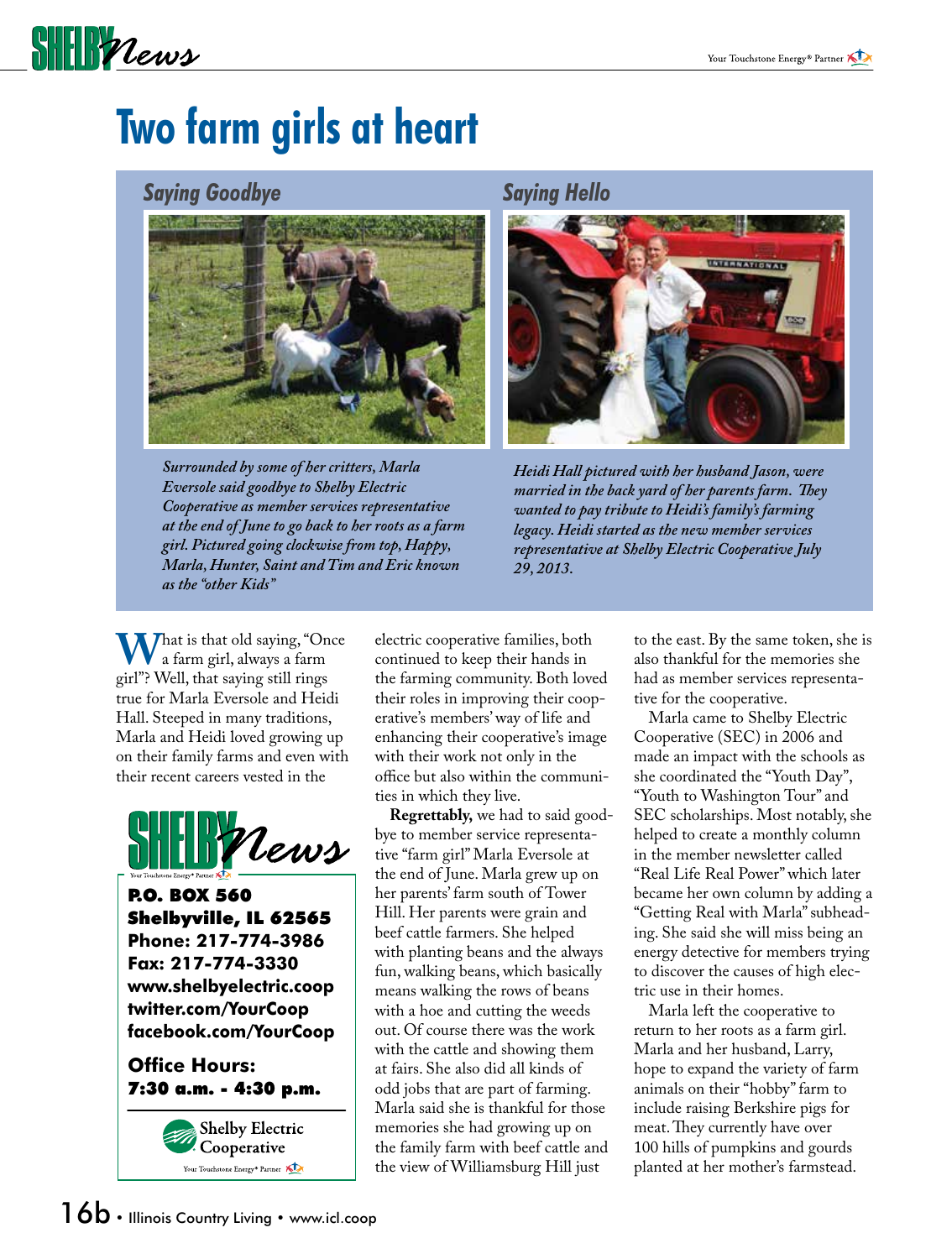

While those of us in the cooperative family will miss her wit, charm and professional attitude she brought to her job at SEC; we also wish her well with her farm adventure and family of husband Larry, sons Levi and Dakota Pruemer, stepdaughters Chelsea and Caitlin Eversole and one granddaughter Aubree.

**Fortunately,** we get to say hello to "farm girl" Heidi Hall who started at SEC the last week of July. Heidi came to SEC from Jo-Carroll Energy based out of Elizabeth, Illinois. She had worked in a similar position at Jo-Carroll since 2008. Jo-Carroll is not only an electric cooperative, they also serve members natural gas needs. Additionally, they started an Internet subsidiary, Sand Prairie Wireless, patterned after SEC's PWR-net Wireless Internet.

 Heidi grew up in Chadwick, Illinois on the 4th generation Weber Family Farm where they raised 750 acres of corn, soybeans and alfalfa

hay along with a 30-head cow/calf herd. When she wasn't cultivating relationships with schools and community groups on behalf of the cooperative, she could be found running the grain cart or combine during harvest, chisel before winter, raking hay in season and assisting with the cattle.

 Hey Marla, sound familiar? Heidi could also be found as a competitor in tractor pulls, where she admits she still hasn't been able to beat her father. Heidi has a strong farming background and list of accomplishments in the agriculture community. She also brings with her to SEC a strong background and list of accomplishments in the cooperative community. We look forward to the young, high-energy attitude she brings to the job and to hearing new ideas and ways to better SEC and its members.

 When she isn't in work mode you can find Heidi enjoying 4-wheelers,

camping, crafting and spending time with two dogs, family and friends. Speaking of family, Heidi recently married Jason Hall, who grew up in Shelbyville, and she looks forward to watching her stepson participate in youth activities as he goes through school.

 One day, in the distant future, she hopes to find herself back in Northern Illinois continuing on what will be the 5th generation family farm; until then, SEC looks forward to having Heidi on board and helping SEC provide its members with safe, affordable and reliable electricity. Heidi promises to keep the cooperative spirit alive for SEC and looks forward to meeting members of all ages now and well into the future.

 To two, dedicated "farm girls" we say best wishes Marla Eversole and welcome to Shelby Electric Cooperative Heidi Hall.



# BACK TO SCHOOL SPECIAL

**Sign up during the month of September and PWR-net will waive the \$99 installation fee!**

- *• fee based on basic installation*
- *• some restrictions may apply*
- *• offer expires September 30, 2013*

#### *PROMO CODE 4210 when ordering*

*A service of*